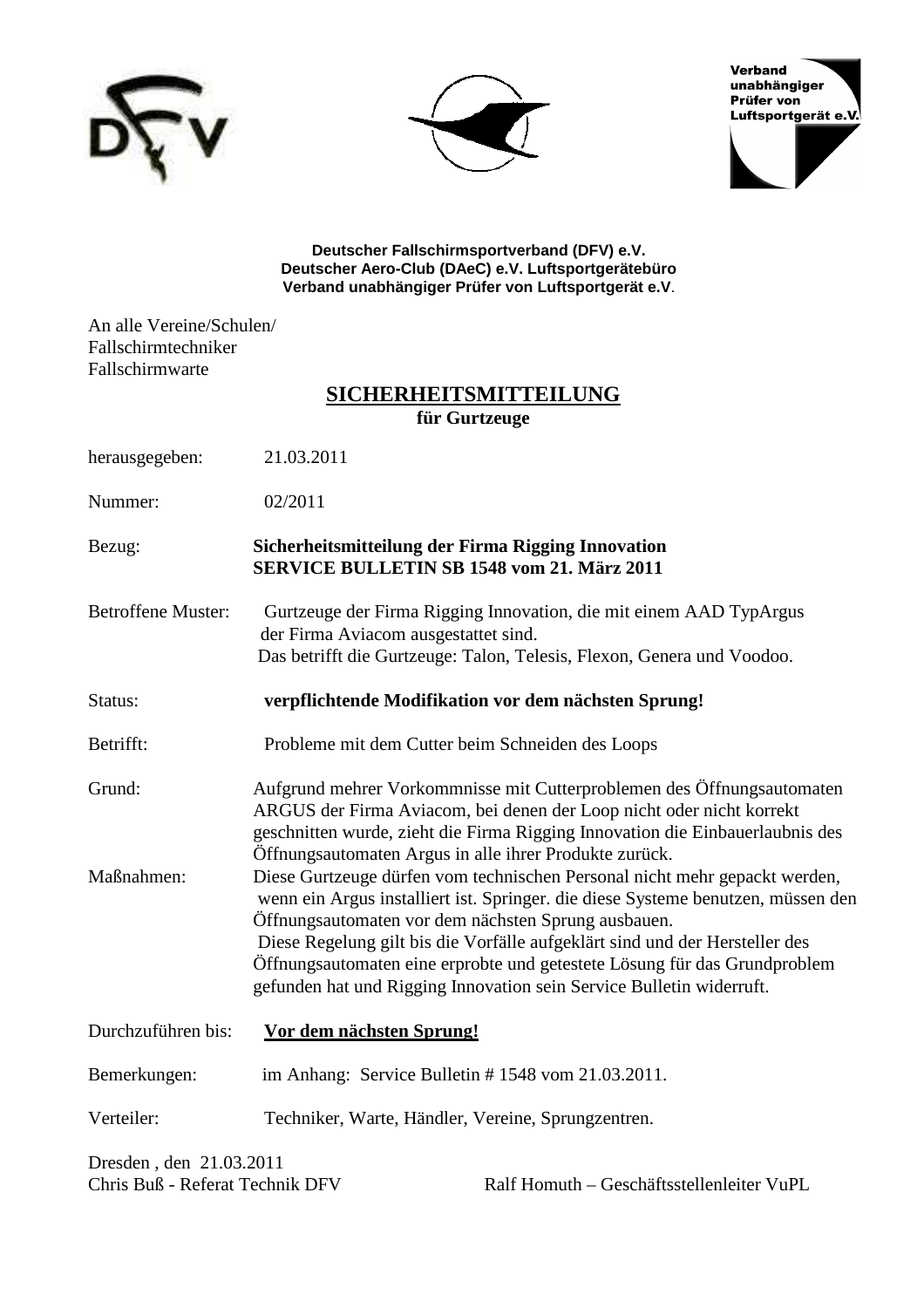

# RIGGING INNOVATIONS INC SERVICE BULLETIN

DATE: March 21, 2011 SERVICE BULLETIN# 1548 # OF PAGES: 2 SUBJECT: Aviacom Argus AAD installation approval in Rigging Innovations products STATUS: **MANDATORY PMP#: N/A** IDENTIFICATION: Talon 1, Talon 2, Talon 3.0/FS/FX, Telesis 1, Telesis 2, Telesis 3.0, Flexon, Genera, Voodoo 2.0, Voodoo 3.0

BACKGROUND: Over the past three years and particularly in the last several months, there have been documented reports from the field of Argus AAD firings where there was a failure to cut the reserve locking loop. Aviacom, the manufacturer of the Argus, has been contacted concerning these incidents, and to our knowledge to date, they have not yet identified the root cause of the problem, nor have they suggested a solution.

With Rigging Innovations container designs, this failure mode may interfere with or prevent manual activation of the reserve parachute system. When the AAD cutter is located ABOVE the reserve pilot chute, as it is in Rigging Innovations harness and container systems, if the cutter fails to sever the loop, pulling the reserve ripcord may not be sufficient to fully open the reserve container and may result in a fatality.

Based upon a field report stating that a pilot chute came out unexpectedly on the ground, there is a second potentially serious safety issue in that a partially cut loop could cause an unwanted reserve deployment on a later jump. If such a deployment were to occur while floating, during exit, or while others were in freefall above the jumper experiencing the unexpected deployment, the consequences could be grave and could result in more than one jumper, or a plane load of jumpers, a pilot and even persons on the ground being seriously injured or killed.

In light of the seriousness of the aforementioned potential scenarios, Rigging Innovations is hereby withdrawing approval of the installation of Argus AADs in any and all of their harness and container systems. This action will remain in effect until such time as Aviacom has identified the root cause of the cutter failure mode and has developed a proven and tested solution to resolve it to our satisfaction and until further notice.

14 CFR Part 65.129(e) states that "No certificated parachute rigger may PACK, maintain, or alter a parachute in any manner that deviates from the procedures approved by the administrator or the manufacturer of the parachute." Rigging Innovations no longer approves any procedures to install the Argus AAD in Rigging Innovations products, and hereby rescinds any prior approved procedures to do so. Because of this cancellation of the approval of the installation of the Argus AAD in Rigging Innovations products, it could now be a violation of 14 CFR Part 65.129(e) if a certificated parachute rigger were to pack a RI harness and container system with an Argus AAD installed. It could also be a violation of 14 CFR Part 65.129(b), if, because of the installation of an Argus AAD, a parachute were to be deemed by the FAA to not be safe for emergency use.